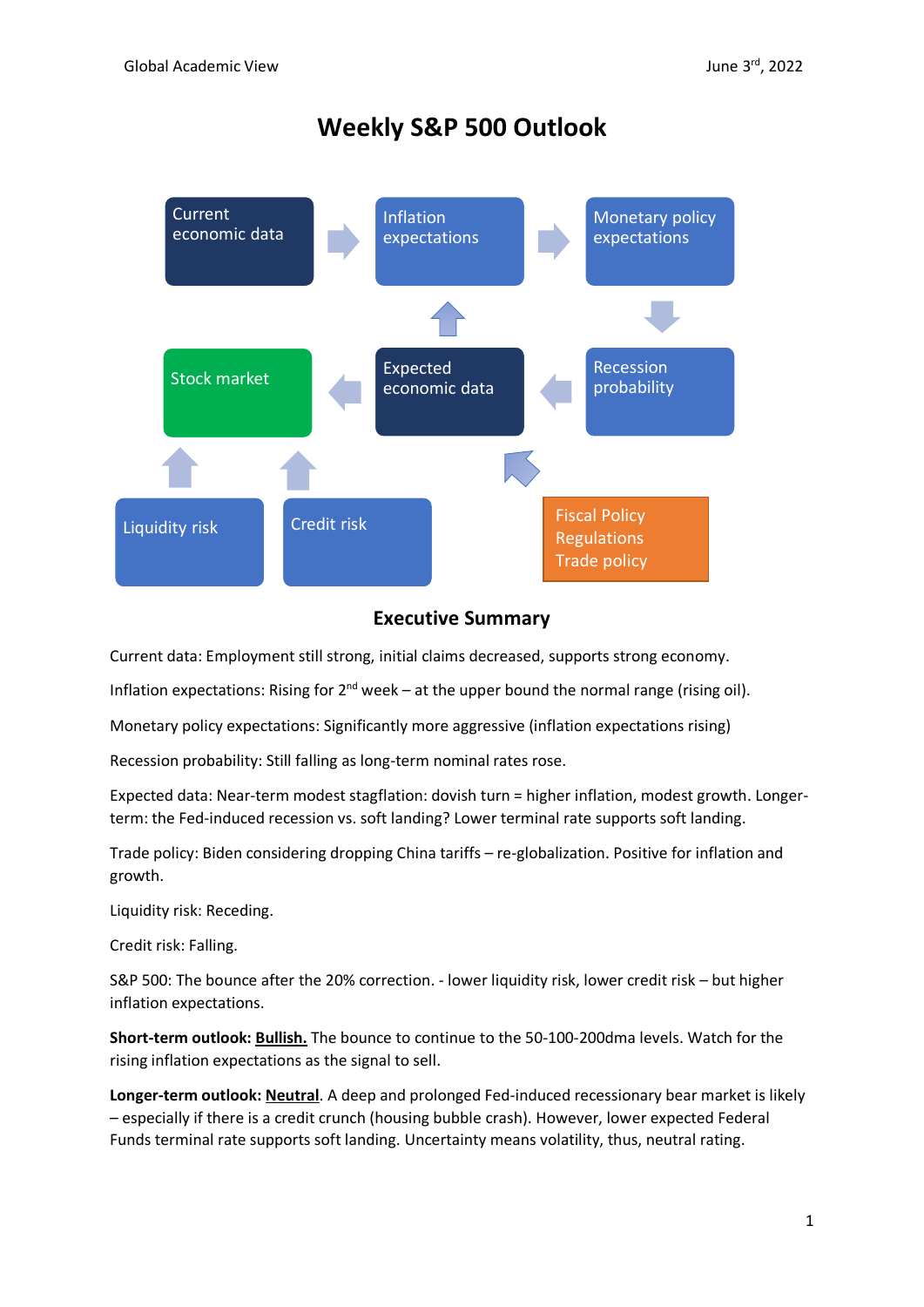| Current economic data |                                                                      |
|-----------------------|----------------------------------------------------------------------|
| GDP:                  | -1.5% Q1 2022 (down from 6.9%) consumer spending 3.1% - strong       |
|                       | 3.5% Q1 2022 yoy (down from 5.5%)                                    |
| Unemployment rate     | <b>3.6%</b> May 2022 (last 3.6%)                                     |
|                       | Weekly claims 200K (down from 211K) 166K low Mar 20 <sup>th</sup>    |
| Inflation:            | 8.3% April 2022 CPI (down from 8.5%) Hourly earnings: 0.03% ex 0.04% |
|                       | 6.2% April 2022 Core CPI (down from 6.5%)                            |

# **Weekly Macro Analysis and S&P 500 Outlook**

**Note**: Labor market still strong and supporting strong economy. Inflation elevated - peaked in March.

| Inflation expectations |                                    |                         |                                  |
|------------------------|------------------------------------|-------------------------|----------------------------------|
|                        | Nominal Yield ( <i>last week</i> ) | Real Rate               | <b>BE Inflation Expectations</b> |
| 5Υ                     | 2.93% (2.72%)                      | $-0.13\%$ ( $-0.27\%$ ) | $3.06\%$ (2.99%) - over 3%       |
| 10Y                    | 2.93% (3.74%)                      | $0.17\%$ (0.08%)        | $2.76\%$ (2.66%) – over 2.75%    |
| 30Y                    | 3.09% (2.96%)                      | $0.53\%$ (0.60%)        | $2.56\%$ (2.39%) –               |

**Note:** Inflation expectations are **rising** for second week (higher oil prices)– Real rates and nominal also rising. Peak inflation expectations Apr 21 3.02%

| Monetary policy expectations |          |          |                 |               |                    |
|------------------------------|----------|----------|-----------------|---------------|--------------------|
| Current                      | Jan 2023 | Jan 2024 | <b>High</b>     | First cut     | Jan 27 -terminal   |
| 0.76%                        | 2.81     | 3.05     | 3.22 Jul 23     | 2.96 Dec 24   | 3.22               |
| (0.76%)                      | (2.64)   | (2.78)   | $(2.95$ Jul 23) | (2.70 Dec 24) | $(2.95)$ last week |
|                              |          |          |                 |               |                    |

QE ended in March. QT starting in June – June-Aug \$47.5 bill/month, after \$95bill/month **Note**: Fed significantly **more aggressive** (rising **oil**) - Peak hawkishness May 4th (3% 2022)

|                                                                                     | 12-Month Recession probability: moderate |                                                            |
|-------------------------------------------------------------------------------------|------------------------------------------|------------------------------------------------------------|
| 10Y-2Y spread                                                                       | $0.28\%$ (0.26%)                         | <b>Widening</b> (Inverted week of March 28 <sup>th</sup> ) |
| 10Y-5Y spread                                                                       | $0.00\%$ (0.02%)                         | Narrowed flat (First inverted in March, reinverted)        |
| 2Y-3mo spread                                                                       | 1.52% (1.45%)                            | Widening $-$ an imminent recession not expected            |
| Note: Recession probability decreased, low chance of an imminent recession (2Y-3mo) |                                          |                                                            |

#### Fiscal Policy, Trade, Regulations

Biden considering dropping China tariffs – should lower inflation expectations (re-globalization) **Note**: "The agency is collecting comments from industry participants in two batches, ending July 5 and Aug. 22."

# Expected data

Level 1**:** Fed-induced slower growth and still persistently elevated inflation (de-globalization) Level 2: Recession vs soft landing – soft landing favorite as terminal rate at around 3% is still low. **Note**: No slowdown in labor market yet.

# S&P 500 pricing: Past performance: 5 Days: -0.11% YTD: -14%

- PE = **21** Fell from 36 on Jan 4th , 2022 **still overvalued**.
- The Fed-induced liquidity shock correction (19% total): **Phase 1 selloff** (easing)
- **The Latest:** The bounce follow up week muted (more aggressive Fed exp)
- Reacting **positively** to the possibility of dropping the China tariffs (lower inflation)
- Reacts **positively** to less aggressive Fed (lower recession probability)
- Reacts **negatively** to more aggressive Fed (higher recession probability higher oil)
- **Next**: Pricing of Level 1 expected data: stagflation (slower growth = less aggressive Fed if inflation peaked, but new peak in inflation will lead to a more aggressive Fed)

**Note**: The 6% bounce after 9 weeks down - follow up week muted.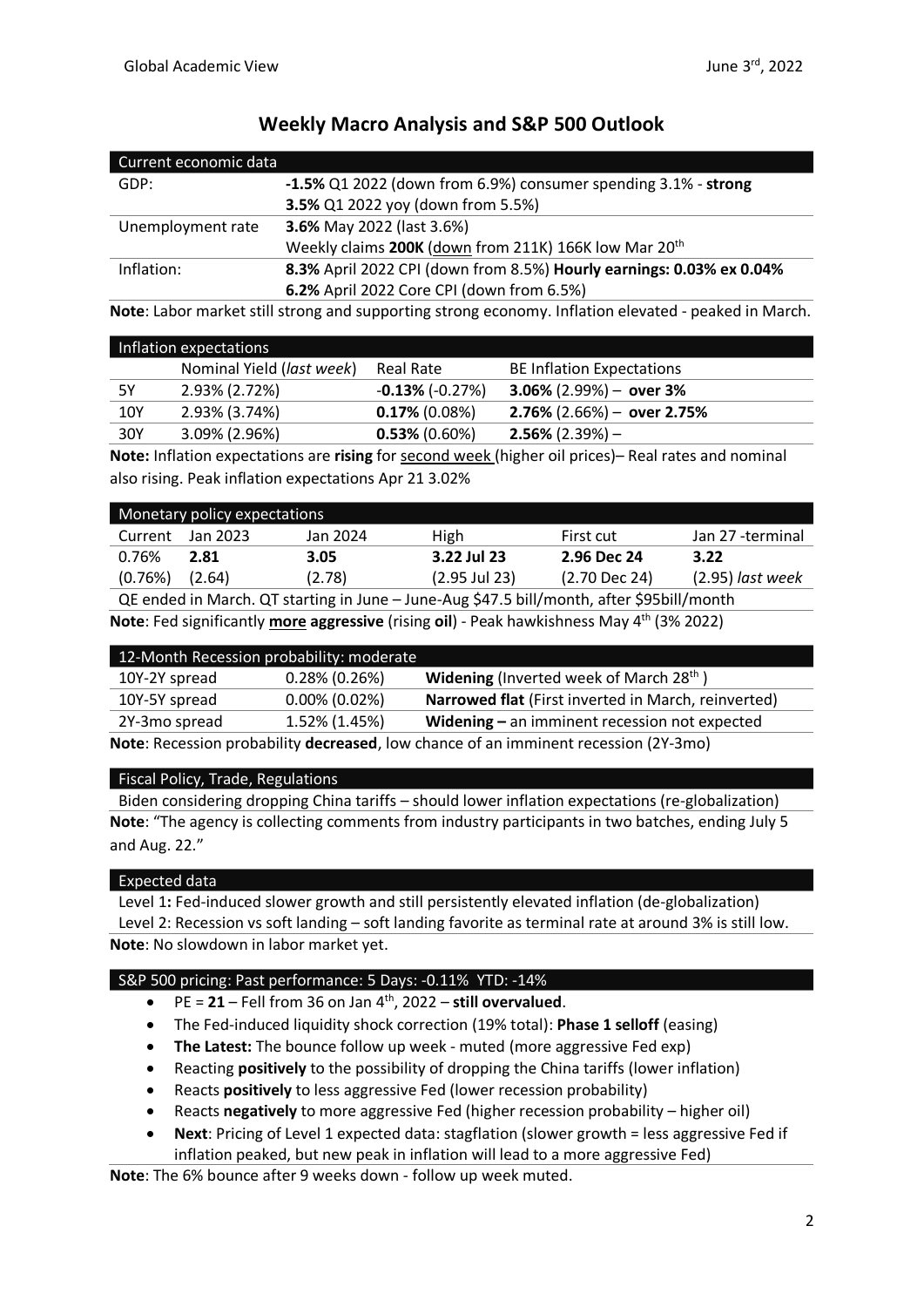# Liquidity risk **–** High – Phase 1 selloff – ACTIVE – easing

*Expectations of an aggressive monetary policy tightening in the presence of a bubble causes the liquidity shock and bubble burst.*

The ultra-hawkish Powell IMF speech on 4/21 reduced the market depth in short term bonds, which caused the liquidity shock in S&P 500 futures and burst in speculative bubbles 1) tech

stocks, 2) meme stocks, 3) cryptocurrencies. **Mild dovish turn – lower liquidity risk.**

- Crypto Bitcoin**: -37%** (-39%) YTD QQQ: **-23%** (-23%) YTD
- VIX = **24**(25) peak vol. May 2 at 36

**Note**: QQQ flat, volatility flat, bitcoin up – **liquidity risk receding** for second week.

#### An Imminent Recession risk – Low – Phase 2 selloff – not yet expected

*In recessions: 1) corporate earnings decrease – further contraction of PE ratios 2) unemployment increases – lowers consumer spending.*

Labor market still strong. Initial claims down. The 2y-3mo widening/10y-5y flat.

**Note**: Recession prob decreased for the second week. Labor data still strong.

#### Credit risk – Moderate – Phase 3 selloff – not yet expected

*As recession hits and unemployment increases, corporate and individual bankruptcies increase – especially in the presence of a housing bubble, or other collateral value bubble. Systematic bankruptcies increase the credit risk to a high level, which causes forced selling – and the most severe phase of the bear market. Credit risk deepens the recession (Phase 2) and causes the liquidity shock (Phase 1).* 

| Credit risk    | BBB-10Y | $2.10\%$ (2.25%)                   | <b>Decrease</b> for $2^{nd}$ week (2.38% Mar 10). |
|----------------|---------|------------------------------------|---------------------------------------------------|
|                | HYG.    | -9.58% (-7.80%) YTD                | <b>Lower</b> with bonds                           |
| <b>Housing</b> |         | Case-Schiller $21.2\%$ (20.1)% yoy | Highest increase ever – bubble?                   |
|                |         |                                    |                                                   |

**Note**: Moderate level of credit risk, but Decreased for 2nd week**.**

| Cross-asset analysis - signals |                                                    |                                        |  |
|--------------------------------|----------------------------------------------------|----------------------------------------|--|
|                                | Pattern                                            | <b>Note</b>                            |  |
| <b>Bonds</b>                   |                                                    |                                        |  |
| Bund                           | Up-new nigh 1.27%                                  | TY-Bu=1.66% - narrowing                |  |
| <b>ECB 0%</b>                  | July 2022 Dec 22 1% Dec 23 2%                      | Aggressive tightening expected         |  |
| <b>Stocks</b>                  | Correction - liquidity shock (Fed)                 |                                        |  |
| <b>FTSE100</b>                 | Just off ATH - heavily                             | Strong commodity prices – no global    |  |
|                                | commodity/energy weighted                          | recession                              |  |
| STOXX50                        | Downtrend - bounce to 100dma                       | Not as affected by US liquidity shock  |  |
| EEM                            | Downtrend – bounce to 50dma                        |                                        |  |
| <b>Currencies</b>              | <b>Strong USD</b>                                  |                                        |  |
| <b>EUR</b>                     | Downtrend – bounce to 50dma                        | Fed, war in Ukraine; ECB tightening    |  |
| AUD                            | Downtrend – bounce to 200dma                       | Hit by the liquidity shock - bounced   |  |
| <b>Commodity</b>               |                                                    |                                        |  |
| Gold                           | Holding the 200dma - flat                          | Strong USD, rising real rates negative |  |
| Copper                         | Correction - bounce above 200dma                   | Hit by liquidity shock                 |  |
| Oil                            | Uptrend – near highs above March $7th$<br>invasion | Supply issue - sanction on Russia      |  |

**Note**: weaker USD, stronger commodities, bounce to resistance in stock markets.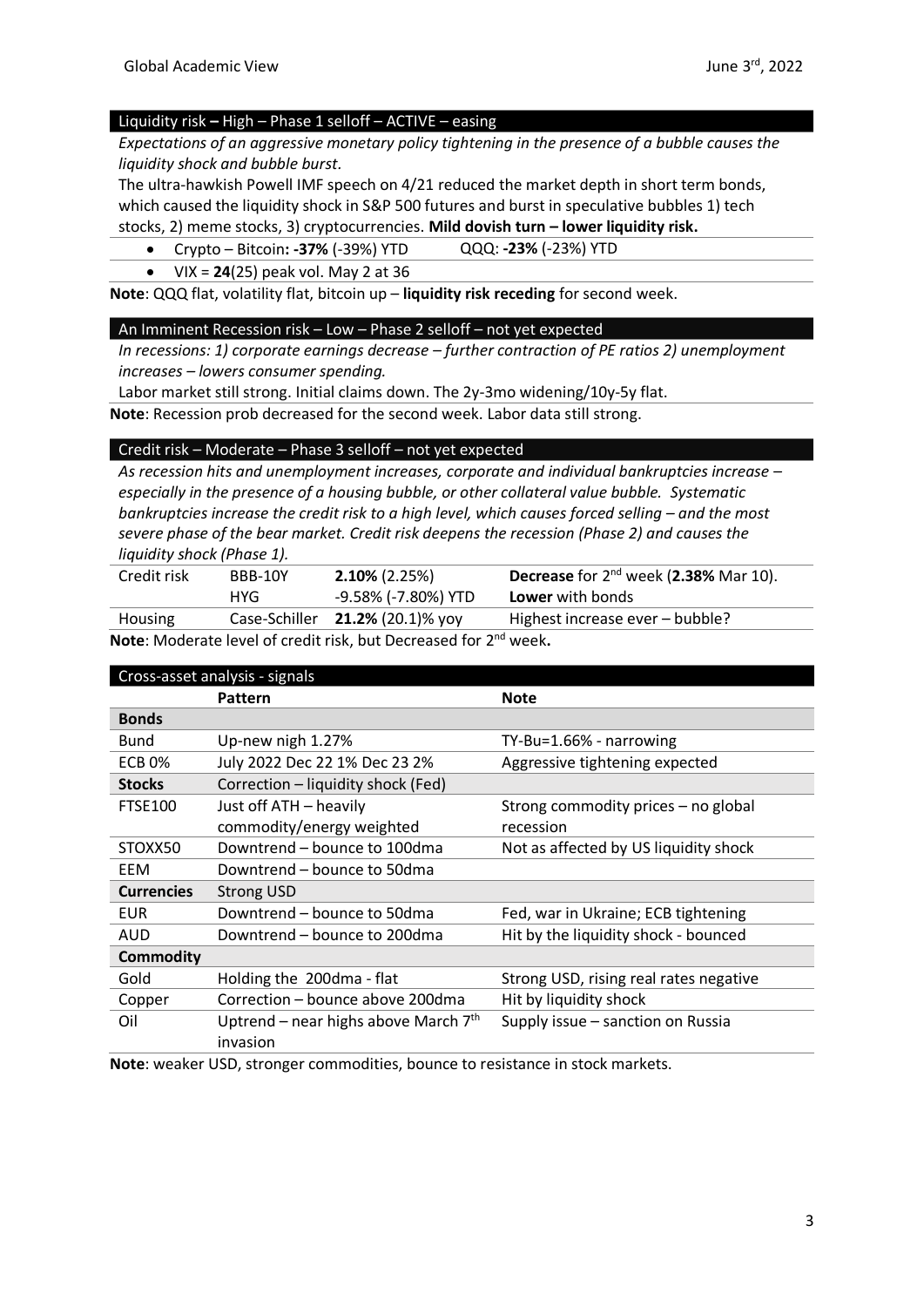# Global Academic View



- **Correction 19%:** Jan  $4^{th}$  May  $20^{th}$  held the 20% level 3840.
- **Double bottom - the Bounce**: support 3840 resistance 4100
- **Breakout above 4100**: **the Bounce** target 50dma 4245 (2nd target 100dma, 3rd target 200dma)
- **Support**: the 4100 level at support now.
- **Opinion:** Bullish the bounce continues.

# **S&P 500 Tactical outlook**

Tactical - Fundamental Thematic **Bullish**

- The liquidity shock easing (positive): Phase 1.
- An imminent recession risk still low (positive): Phase 2
- The credit risk easing (positive): Phase 3.
- The peaks in inflation/inflation expectations/Fed hawkishness (positive)
- The pending decision to drop China tariffs positive catalyst
- Fed's mild dovish turn but rising inflation expectations for second week (negative).
- Selling in reaction to the stagflation effect on corporate earnings (negative) peaked?
- Expected weakening economic data (negative) but will support the Fed pause in Sep

| Technical                                                           |                                                   | <b>Bullish</b> |
|---------------------------------------------------------------------|---------------------------------------------------|----------------|
|                                                                     | The Bounce - the 4100 level support holding       |                |
| Longer term                                                         |                                                   | <b>Neutral</b> |
| The Fed-induced recessionary bear market (recession possibly 2024). |                                                   |                |
|                                                                     | However, lower terminal rate favors soft landing. |                |

- 2Y-3mo inversion to signal a possible Phase 2 selloff an immediate recession (inactive).
- Spike in credit spreads above 3% to signal a possible Phase 3 selloff (inactive)

#### **Tactical Trades:**

- **Bullish:** Long the breakout above 4100 the bounce still has legs.
- Alt: Bearish: Sell the breakdown below 4100 with rising inflation exp. also stop loss.

Long term S&P 500 strategy

- Not recommended to allocate new money.
- Will likely have an opportunity to exit existing positions at higher price.